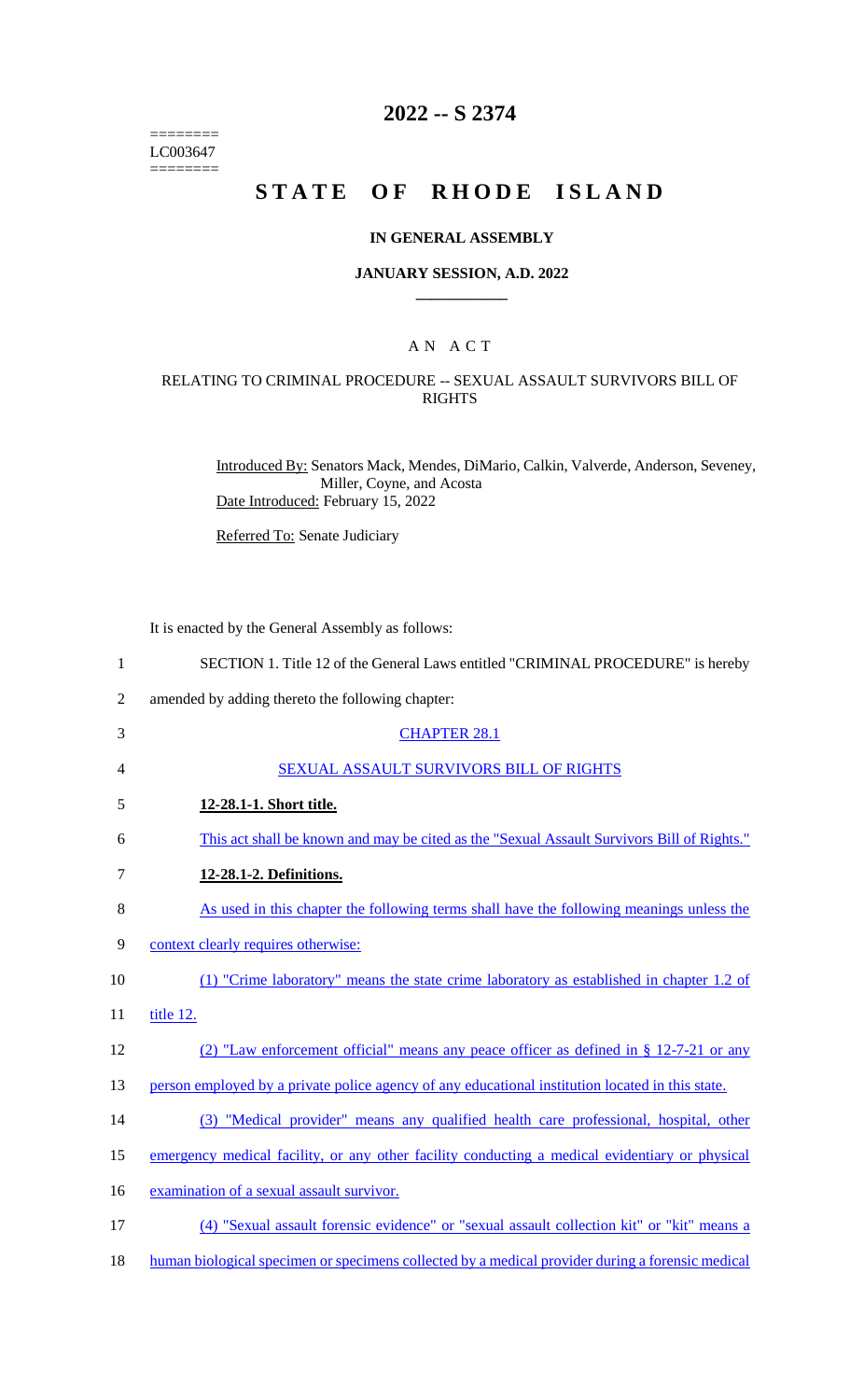- 1 examination from the victim of a sexually oriented criminal offense or a sexual assault survivor,
- 2 including, but not limited to, toxicology kits.
- 3 (5) "Sexual assault survivor" or "survivor" means any person who is a victim of a crime

4 defined under chapters 37 or 67.1 of title 11 and if the survivor is incompetent as defined in § 40.1-

5 5-2, deceased, or a minor who is unable to consent to counseling services, the parent, guardian,

6 spouse, or any other person related to the survivor by consanguinity or affinity to the second degree,

- 7 or any other lawful representative of the survivor, unless such person is the alleged assailant.
- 

### 8 **12-28.1-3. Attachment and duration of rights.**

- 9 (a) The rights provided to survivors in this chapter attach whenever a survivor is subject to
- 10 a medical evidentiary, or physical examination and whenever a survivor is subject to an interview

11 by a law enforcement official, prosecutor, or defense attorney, during and in relation to any

- 12 investigation or court hearing of a sexual assault complaint made by the survivor.
- 13 (b) A survivor retains all the rights contained in this chapter at all times, regardless of 14 whether the survivor agrees to participate in any investigation or generally, in the criminal justice
- 15 system of any court of this state and regardless of whether the survivor consents to a medical
- 16 evidentiary or physical examination to collect sexual assault forensic evidence.
- 17 **12-28.1-4. Rights - Generally.**
- 18 (a) A sexual assault survivor has the right to be reasonably protected from the defendant 19 and persons acting on behalf of the defendant, pursuant to the procedure set forth in chapter 37.2
- 20 of title 11.
- 21 (b) A sexual assault survivor has the right to be free from intimidation, harassment, and 22 abuse and the courts shall make reasonable efforts to provide the survivor and the survivor's family 23 members, friends, and witnesses with a secure waiting area or room that is separate from the waiting 24 area of the defendant and the defendant's family members, friends, witnesses, and attorneys; and 25 separate from the attorney general's office located in the various courthouses.
- 26 (c) A sexual assault survivor has the right to be treated with fairness and respect for his or 27 her privacy and dignity and the courts shall, upon the request of the survivor, clear the courtroom 28 of all persons when the survivor is testifying regarding the sexual assault in any civil or criminal 29 trial, except that parties to the cause and their immediate families or guardians, attorneys and their 30 staff, court reporters, officers of the court and jurors. Newspaper reporters or broadcasters, 31 members of the public and witnesses designated by the prosecutor may remain in the courtroom, at 32 the request of the survivor.
- 33 (d) A sexual assault survivor shall not be required to submit to a polygraph examination as
- 34 a prerequisite to filing an accusatory pleading or to participating in any part of the criminal justice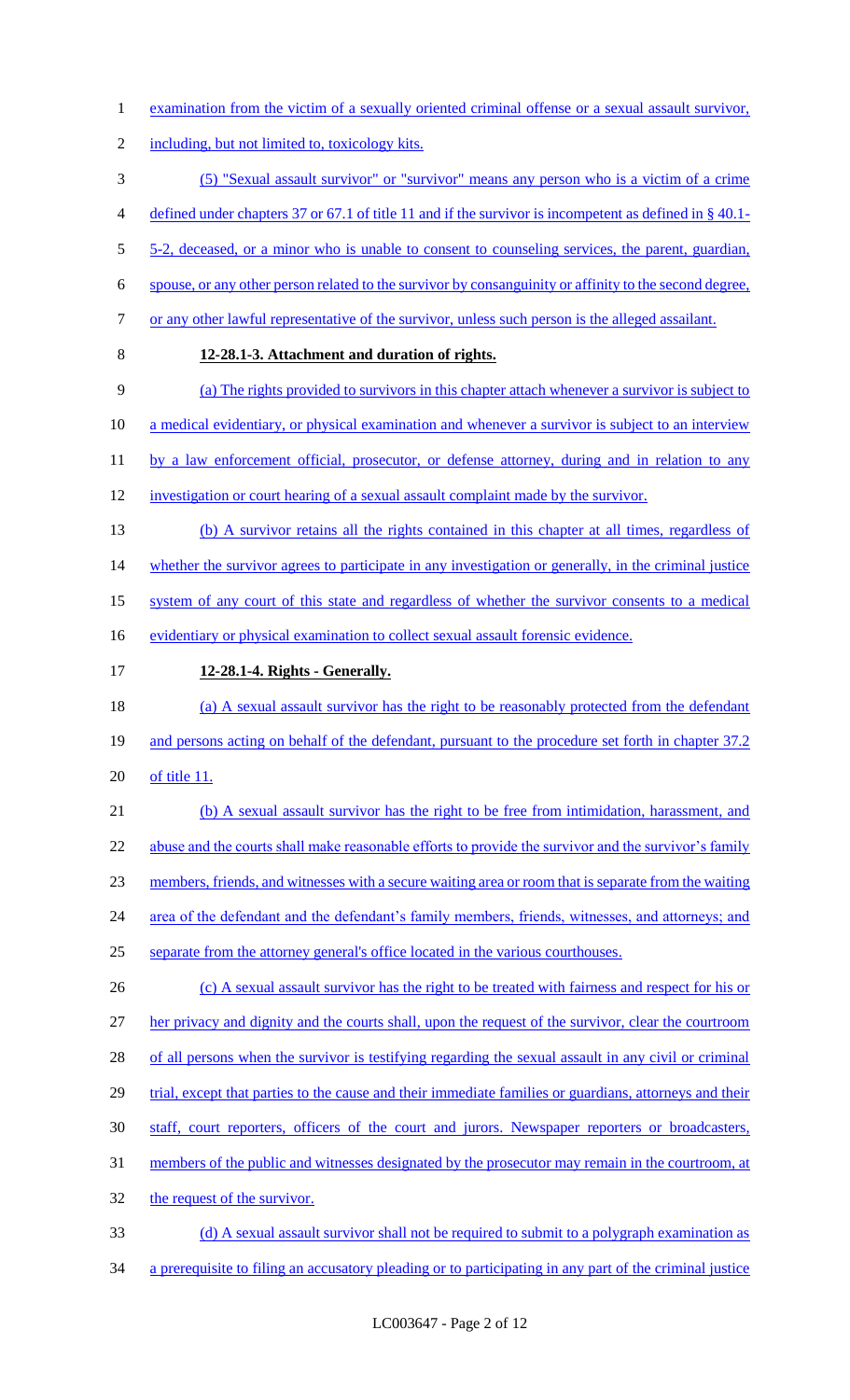system.

| $\sqrt{2}$ | (e) A sexual assault survivor has the right to be heard through a survivor impact statement           |
|------------|-------------------------------------------------------------------------------------------------------|
| 3          | at any proceeding involving a post-arrest release decision, plea, sentencing, post-conviction release |
| 4          | decision, or any other proceeding where a right of the survivor is at issue, pursuant to chapter 28   |
| 5          | of title 12 and the right to provide a sentencing recommendation to the probation department official |
| 6          | conducting a pre-sentence investigation.                                                              |
| 7          | 12-28.1-5. Right to a sexual assault counselor and support person.                                    |
| 8          | (a) A survivor has the right to consult with a sexual assault counselor during any medical            |
| 9          | evidentiary or physical examination, as well as the right to have a support person of the survivor's  |
| 10         | choosing present during any interview by a law enforcement official, prosecutor, or defense           |
| 11         | attorney. A survivor retains this right even if the survivor has previously waived it during prior    |
| 12         | examinations or interviews.                                                                           |
| 13         | (b) Communications between a survivor and a sexual assault counselor are confidential                 |
| 14         | and privileged, including any information disclosed in the presence of any third parties during a     |
| 15         | medical evidentiary or physical examination or during any interview by a law enforcement official,    |
| 16         | prosecutor or defense attorney, except where a court of competent jurisdiction determines that        |
| 17         | disclosure is required to comply with due process requirements.                                       |
| 18         | (c) The presence of a sexual assault counselor during any medical evidentiary or physical             |
| 19         | examination or during any interview by any law enforcement official, prosecutor or defense            |
| 20         | attorney, is privileged and does not operate as a waiver of any other existing privilege guaranteed   |
| 21         | by law.                                                                                               |
| 22         | (d) Notwithstanding any waiver of privilege, a survivor's communications with a sexual                |
| 23         | assault counselor, or waiver of the right to a sexual assault counselor, shall not be admissible into |
| 24         | evidence for any purpose except with the consent of the survivor, except where a court of competent   |
| 25         | jurisdiction determines that disclosure is required to comply with due process requirements.          |
| 26         | 12-28.1-6. Collection of sexual assault forensic evidence.                                            |
| 27         | (a) No costs incurred by a medical provider for the medical evidentiary examination portion           |
| 28         | of the examination of a survivor shall be charged directly or indirectly to the survivor.             |
| 29         | (b) Before a medical provider commences a medical evidentiary or physical examination                 |
| 30         | of a survivor, the medical provider shall:                                                            |
| 31         | (1) Provide a copy of the survivor's rights on a form prepared by the department of health            |
| 32         | in conjunction with the department of attorney general, which copy shall be signed by the survivor    |
| 33         | prior to any medical evidentiary or physical examination;                                             |
| 34         | (2) Inform the survivor of the right to consult with a sexual assault counselor, who shall be         |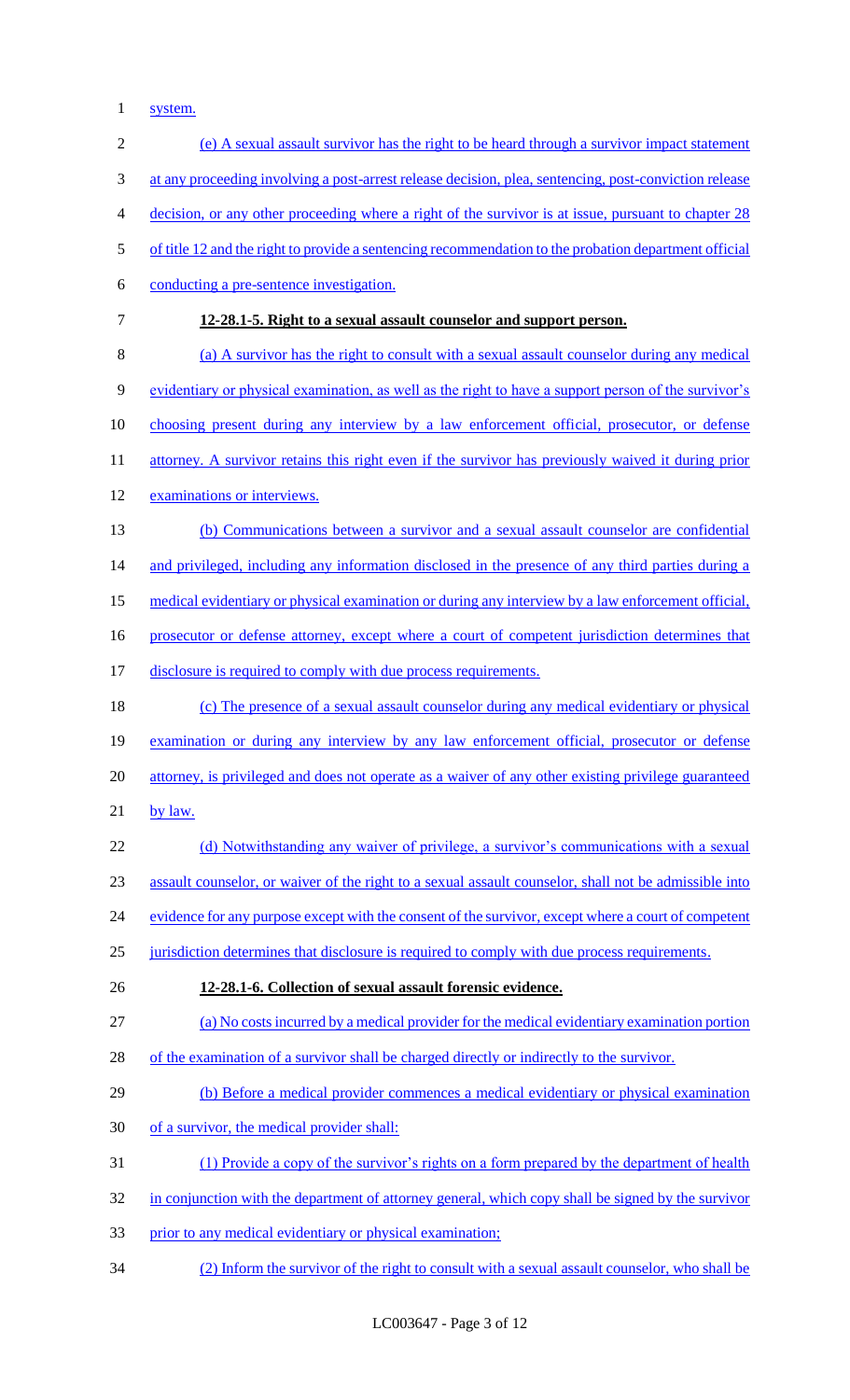| 1              | summoned by the medical provider prior to the commencement of any medical evidentiary or                |
|----------------|---------------------------------------------------------------------------------------------------------|
| $\overline{2}$ | physical examination, unless a sexual assault counselor cannot be summoned in a reasonably timely       |
| 3              | manner; and the survivor's right to have at least one support person of the survivor's choosing         |
| 4              | present during any examination;                                                                         |
| 5              | (3) Inform the survivor of the ramifications of delaying the medical evidentiary or physical            |
| 6              | examination in the event a sexual assault counselor cannot be summoned in a reasonably timely           |
| 7              | manner; and                                                                                             |
| 8              | (4) Permit the survivor, after the medical evidentiary or physical examination, to shower               |
| 9              | at the medical facility, at no cost. If there is no shower facility available, the survivor shall be so |
| 10             | notified.                                                                                               |
| 11             | 12-28.1-7. Interview with law enforcement, prosecutor or defense attorney.                              |
| 12             | (a) Prior to the commencement of an interview of a survivor, a law enforcement official,                |
| 13             | prosecutor or defense attorney shall inform the survivor of the following:                              |
| 14             | (1) The survivor's rights pursuant to this chapter and other relevant law by providing the              |
| 15             | survivor with a document prepared in accordance with $\S 12-28.1-6(b)(1)$ . The survivor shall sign     |
| 16             | the document acknowledging its receipt.                                                                 |
| 17             | (2) The survivor's right to consult with a sexual assault counselor during any interview by             |
| 18             | a law enforcement official, prosecutor or defense attorney, to be summoned by the interviewer prior     |
| 19             | to any commencement of any questioning, unless no sexual assault counselor can be summoned in           |
| 20             | a reasonably timely manner;                                                                             |
| 21             | (3) The survivor's right to have a support person of the survivor's choosing, present during            |
| 22             | any interview, unless the law enforcement official, prosecutor or defense attorney determines in        |
| 23             | their good faith professional judgment, that the presence of a support person would be detrimental      |
| 24             | to the purpose of the interview; and                                                                    |
| 25             | (4) The survivor, during interviews by law enforcement officials, shall have the right to               |
| 26             | choose the gender of the interviewer. If no law enforcement official of that gender is reasonably       |
| 27             | available, the survivor may be interviewed by an available law enforcement officer only with the        |
| 28             | survivor's consent.                                                                                     |
| 29             | (b) No law enforcement official, prosecutor or defense attorney shall, for any reason,                  |
| 30             | discourage a survivor from seeking or receiving a medical evidentiary or physical examination.          |
| 31             | 12-28.1-8. Right to counsel.                                                                            |
| 32             | A survivor retains the right to have counsel present during all stages of any medical                   |
| 33             | examination, interview, investigation, or other interaction with representatives from the legal or      |
| 34             | criminal justice system within the state. Treatment of the survivor should not be affected or altered   |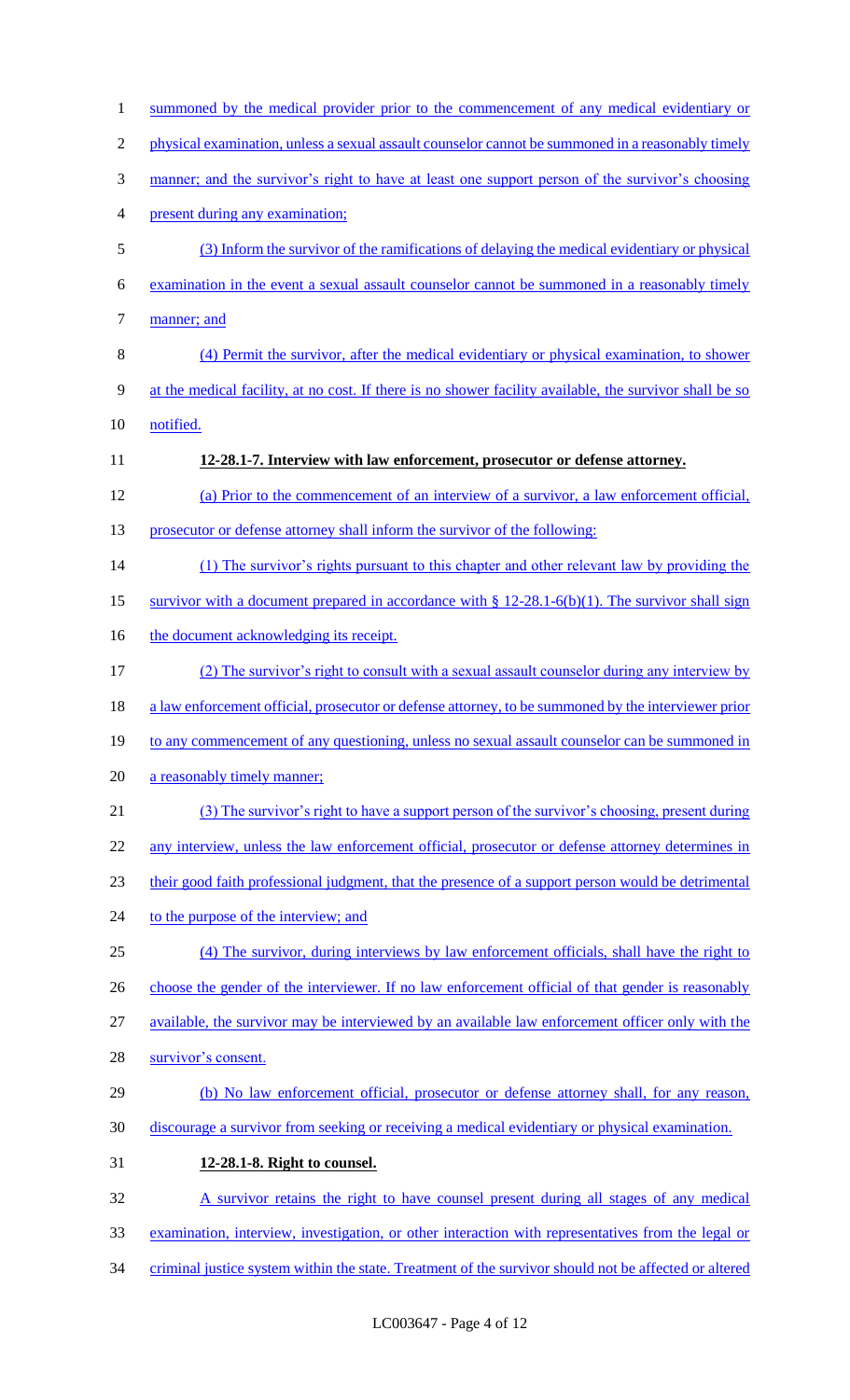1 in any way as a result of the survivor's decision to exercise the right to have counsel present at any

2 stage of the investigation.

- 3 **12-28.1-9. Analysis of sexual assault forensic evidence.**
- 4 (a) A survivor has the right to prompt analysis of sexual assault forensic evidence obtained
- 5 as a result of or from any medical evidentiary or physical examination,
- 6 (b) A medical care provider shall, upon conducting and completing a medical evidentiary
- 7 and/or physical examination to collect sexual assault forensic evidence, inform the survivor that:
- 8 (1) The sexual assault forensic evidence shall be transported to the crime laboratory and 9 analyzed within ninety (90) days, unless the survivor requests in writing at any time prior to
- 10 analysis, for the crime laboratory to defer analysis of the evidence;
- 11 (2) If the survivor requests the analysis be deferred, they can request the crime laboratory 12 to conduct the analysis at any later date before the expiration of the retention period contained in
- 13 subsection (3) of this subsection.
- 14 (3) The crime laboratory shall retain the sexual assault forensic evidence for a period of
- 15 time to be no less than the conclusion of any prosecution of the offender and subsequent appeals,
- 16 or alternatively, if the testing is deferred at the request of the survivor pursuant to subsection (b)(1)
- 17 of this subsection, for a period of time up to the expiration of the statute of limitations for the
- 18 offense(s) charged, and if the survivor was a minor at the time of the assault, until the survivor
- 19 reaches the age of forty (40) years of age.
- 20 (c) Upon completion of collecting sexual assault forensic evidence, the medical provider
- 21 shall, within twenty-four (24) hours, notify the law enforcement agency having jurisdiction over
- 22 the investigation.
- 23 (d) The relevant law enforcement agency shall, upon receiving notification from the 24 medical provider that the forensic evidence has been collected, collect and take possession of the 25 evidence and within forty-eight (48) hours, assign the evidence criminal complaint numbers, 26 preserve it according to accepted standards of chain of custody and deliver the forensic evidence to 27 the crime laboratory for further testing.
- 28 (e) If it is determined that the investigating law enforcement agency does not have 29 jurisdiction over the alleged assault, it shall notify the appropriate law enforcement agency having 30 proper jurisdiction within twenty-four (24) hours of making that determination and within forty-31 eight (48) hours, transmit all evidence, reports, notes witness statements, and any other physical 32 evidence to the appropriate law enforcement agency. The law enforcement agency having proper 33 jurisdiction shall adhere to all guidelines and rights set out in this chapter.
- 34 (f) Any law enforcement agency that submits sexual assault forensic evidence to the crime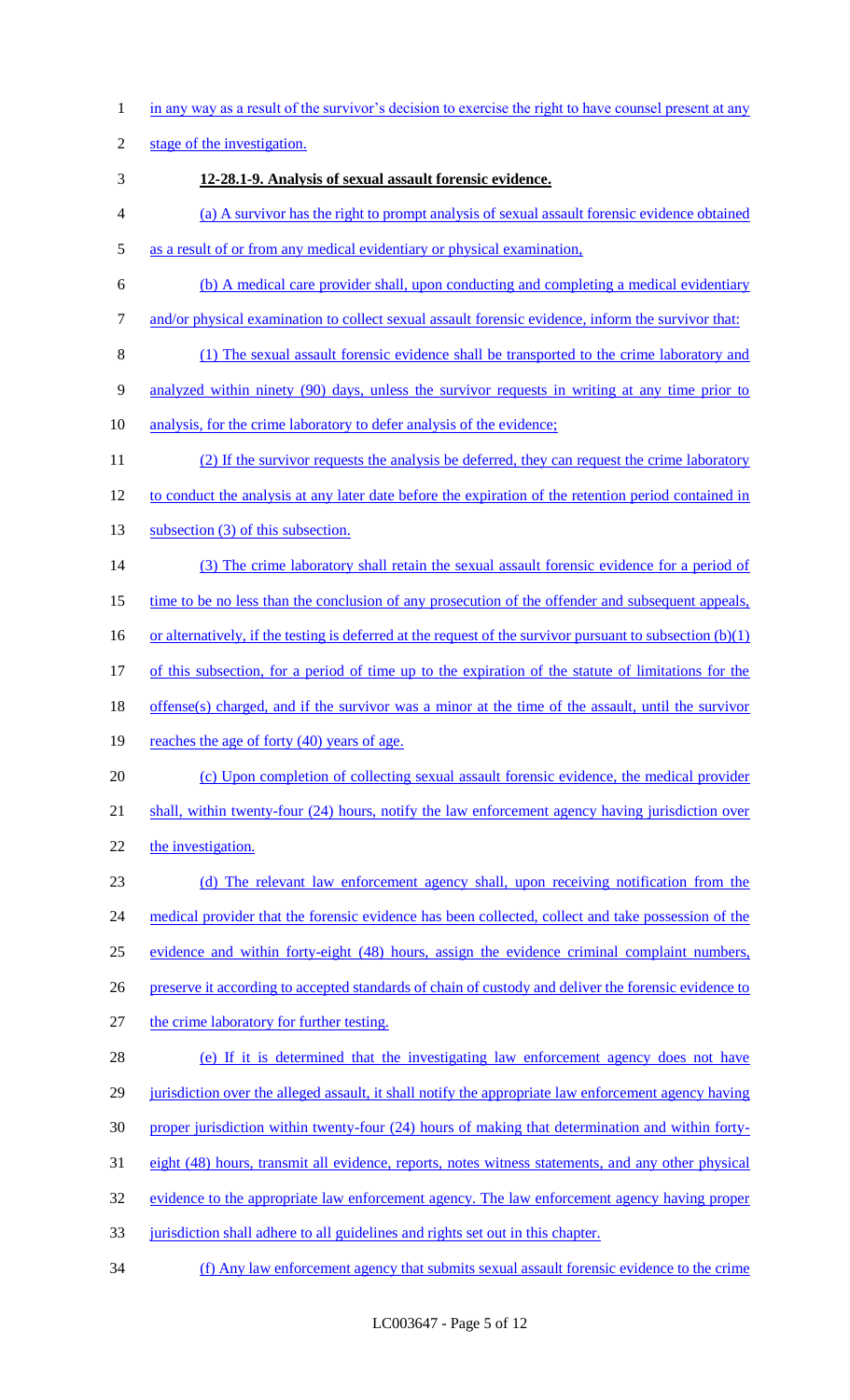- 1 laboratory shall, immediately following such submission, notify the survivor of the name, address,
- 2 and telephone number of the laboratory. The law enforcement agency shall further notify the
- 3 survivor of the information listed in this section.
- 4 (g) The state crime laboratory shall within ninety (90) days of receipt and testing of any 5 forensic evidence, upload any available deoxyribonucleic acid (DNA) profiles into the combined
- 6 DNA index system (CODIS) and otherwise comply with the mandates of chapter 1.5 of title 12
- 7 relative to DNA detection.
- 8 (h) A survivor has the right to be informed, upon their request, of the results of the analysis 9 of their sexual assault forensic evidence kits, including whether the analysis yielded a DNA profile, 10 and whether the analysis yielded a DNA match, either to the named perpetrator or to a suspect
- 11 already in CODIS. This information shall be provided to the survivor through a secure and
- 12 confidential message, in writing, from the state crime laboratory.
- 13 (i) A defendant or suspect in a sexual assault investigation, shall have no standing to object

14 to any failure to comply with any provisions of this section and the failure to comply may not be

- 15 used by a defendant to have the conviction or sentence vacated or overturned.
- 16 (j) The failure of a law enforcement agency to take possession of and deliver sexual assault 17 forensic evidence within the time frames set out in this section shall not alter its authority to take 18 possession of the evidence or submit the evidence to the crime laboratory for testing. Further, any 19 delay shall not alter the authority of the crime laboratory to take possession of the evidence from 20 the law enforcement agency, conduct testing or enter the evidence into CODIS. The failure to
- 21 comply with the requirements of this chapter shall not constitute grounds in any criminal or civil
- 22 proceeding for challenging the validity of the information and no court shall exclude the evidence
- 23 on those grounds.
- 24 **12-28.1-10. Bar to prosecution.**

25 (a) No sexual assault forensic evidence shall be used:

- 26 (1) To prosecute a survivor for any misdemeanor crimes of any defined under chapter 28
- 27 of title 21;
- 28 (2) As a basis to search for further evidence of any unrelated misdemeanor crime of any 29 crime under chapter 28 of title 21, that may have been committed by the survivor.
- 30 **12-28.1-11. Notice to survivors.**
- 31 (a) Upon initial interaction with a survivor, a law enforcement officer or medical provider
- 32 shall provide the survivor with a document prepared in accordance with § 12-28.1-6(b)(1). The
- 33 document shall also include other relevant law and shall be in clear language that is comprehensible
- 34 to a person proficient in English at the fifth grade level, be accessible to persons with visual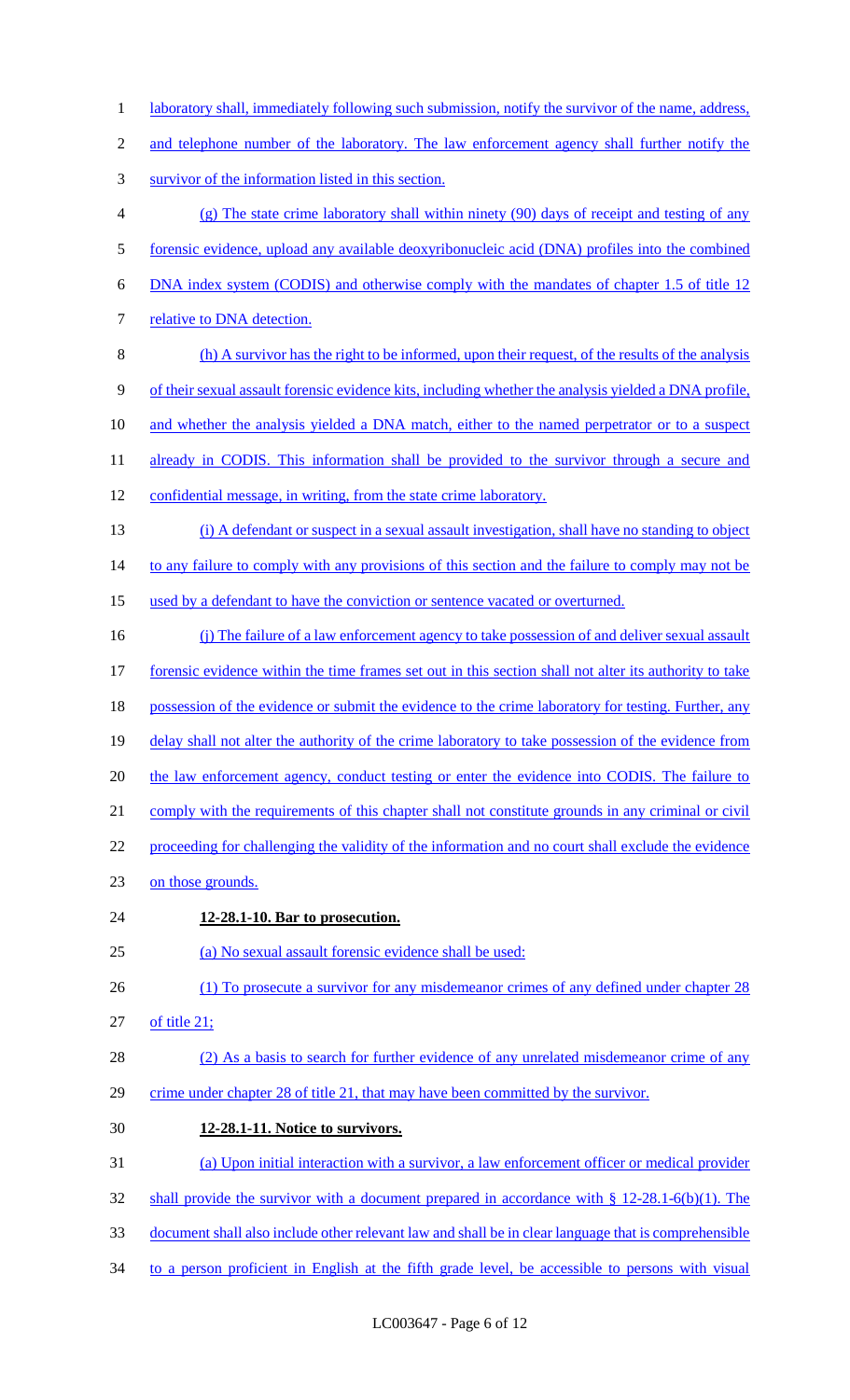disabilities and be available in all major languages of the state. The document, in addition to informing the survivor of the rights contained in this chapter, shall contain: (1) A clear statement that a survivor is not required to participate in the criminal justice system or to receive a medical evidentiary or physical examination in order to retain the rights contained in this chapter; (2) Telephone and Internet means of contacting nearby rape crisis centers and sexual assault counselors; (3) Forms of law enforcement protection available to the survivor, including the availability of temporary protection orders, and the process for obtaining such orders; (4) Instructions for requesting the results of the analysis of the survivor's sexual assault 11 forensic evidence; and (5) Information on state and federal compensation funds for medical and other costs 13 associated with the sexual assault as well as information on any municipal, state, or federal right to restitution for survivors in the event of a criminal trial. (b) A law enforcement agency shall, upon written request by the survivor, furnish within 16 ten (10) business days of receiving such a request, a free, complete and unaltered copy of, subject 17 to the limitations contained in chapter 2 of title 38, all law enforcement reports concerning the sexual assault, regardless of whether the investigation has been closed by the law enforcement 19 agency. (c) The department of attorney general shall, upon written request by a survivor, provide: (1) Timely notice of any pretrial disposition of the case as provided in chapter 28 of title 22 ; (2) Timely notice of the final disposition of the case, including the conviction, sentence, 24 and place and time of incarceration, if any; (3) Timely notice of a convicted defendant's location, including, whenever the defendant 26 receives a temporary, provisional, or final release from custody; escapes from custody; is moved from a secure facility to a less secure facility; or re-enters custody; and 28 (4) A convicted defendant's information on a sex offender registry, if any. **12-28.1-12. Creation of tracking system for SAEC Kits.**  There shall be established by the Rhode Island crime laboratory in consultation with the 31 Rhode Island state police and the department of health, within one year of the enactment of this 32 chapter, a system for tracking sexual assault evidence collection (SAEC) Kits that permits a victim of sexual assault to track, by telephone or Internet, the location and status of his or her kit. Once established, whoever administers a kit shall furnish the victim of sexual assault with written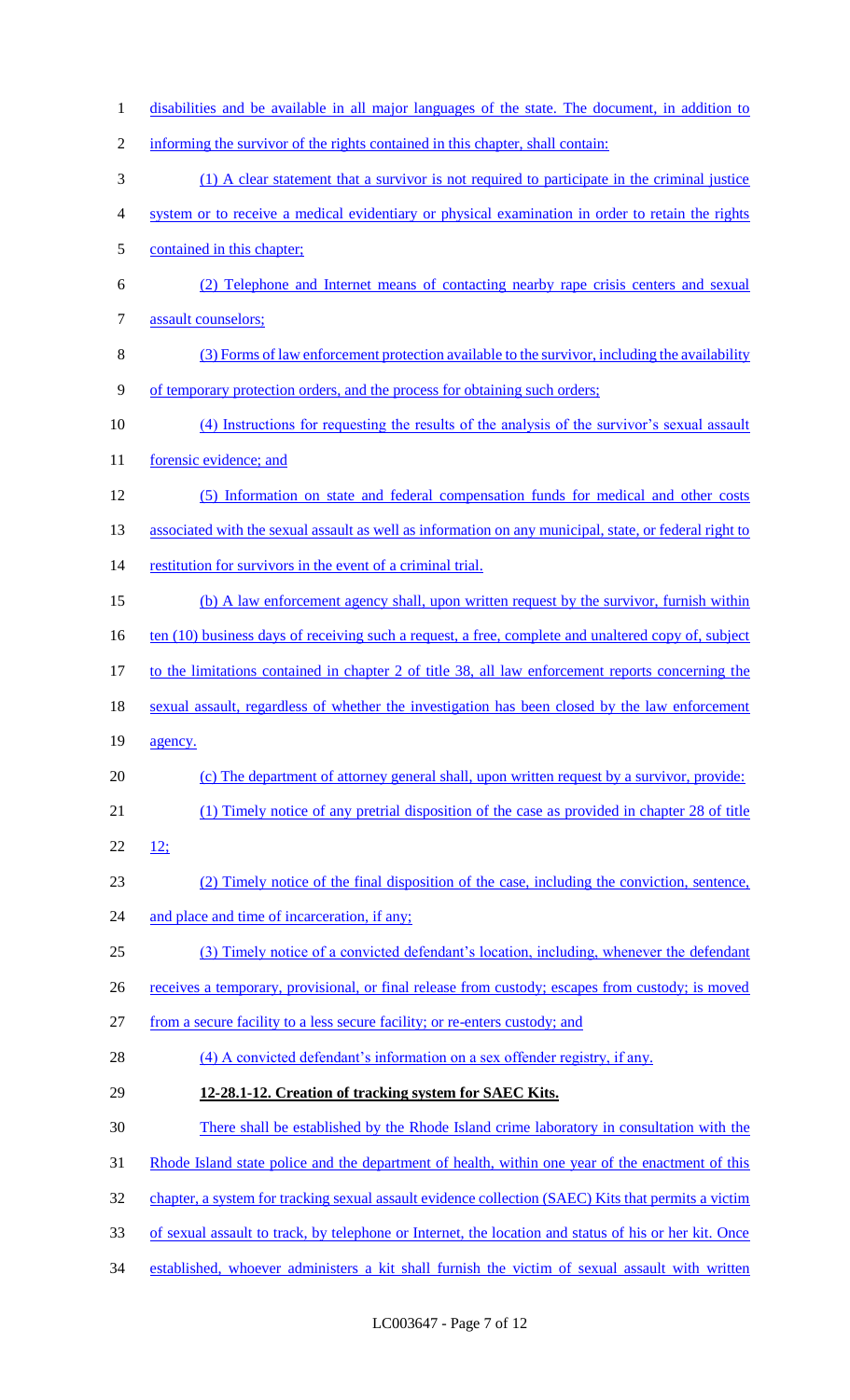| $\mathbf{1}$   | information, created by the department of health, about how to use and access the tracking system.    |
|----------------|-------------------------------------------------------------------------------------------------------|
| $\overline{2}$ | 12-28.1-13. Reporting on backlog of SAEC Kits.                                                        |
| 3              | (a) Inventory of unanalyzed SAEC Kits.                                                                |
| $\overline{4}$ | (1) By January 1, 2023, all law enforcement agencies and departments charged with the                 |
| 5              | maintenance, storage and preservation of SAEC Kits shall conduct an inventory of all such kits        |
| 6              | being stored by the agency or department which have not been submitted for testing. The inventory     |
| 7              | shall be transmitted to the department of attorney general.                                           |
| 8              | (2) By June 1, 2023 the department of attorney general shall prepare and transmit a report            |
| 9              | to the president of the senate and speaker of the house of representatives containing the number of   |
| 10             | <u>untested SAEC Kits being stored by each county, by each law enforcement agency or department,</u>  |
| 11             | the date the untested kit was collected, the corresponding statute of limitations for prosecution for |
| 12             | the crime associated with each kit, and shall consult with the Rhode Island crime laboratory on a     |
| 13             | plan for addressing the untested kits.                                                                |
| 14             | (b) Annual Report.                                                                                    |
| 15             | (1) The department of health shall obtain annually the number of SAEC Kits taken                      |
| 16             | possession of by each law enforcement agency in the state, the number of SAEC Kits analyzed and       |
| 17             | unanalyzed by the Rhode Island crime laboratory or the department of health, the date each kit was    |
| 18             | collected, the time taken for each kit to be analyzed, and the corresponding statute of limitations   |
| 19             | for prosecution of the crime associated with each kit.                                                |
| 20             | (2) The department of health shall compile all of the data into an annual report that shall           |
| 21             | be posted on a publicly accessible Internet website by June 30 of each year. The report shall also    |
| 22             | be issued to the legislature by June 1 of each year.                                                  |
| 23             | 12-28.1-14. Creation of the Rights of Victims of Sexual Assault Task Force.                           |
| 24             | (a) There is hereby established a rights of victims of sexual assault task force consisting of        |
| 25             | not more than fifteen (15) members, whose board members shall serve without compensation. The         |
| 26             | board shall be selected, unless otherwise indicated, and staffed by the department of health and      |
| 27             | shall consist of:                                                                                     |
| 28             | (1) The director of the department of health, or designee;                                            |
| 29             | (2) A survivor who is a citizen or lawful resident of Rhode Island;                                   |
| 30             | (3) A representative of the department of attorney general;                                           |
| 31             | (4) A representative of a rape crisis center licensed by the state of Rhode Island;                   |
| 32             | (5) The superintendent of the Rhode Island state police, or designee;                                 |
| 33             | <u>(6) A law enforcement official working for a city or town police department designated by</u>      |
| 34             | the Rhode Island Police Chiefs' Association;                                                          |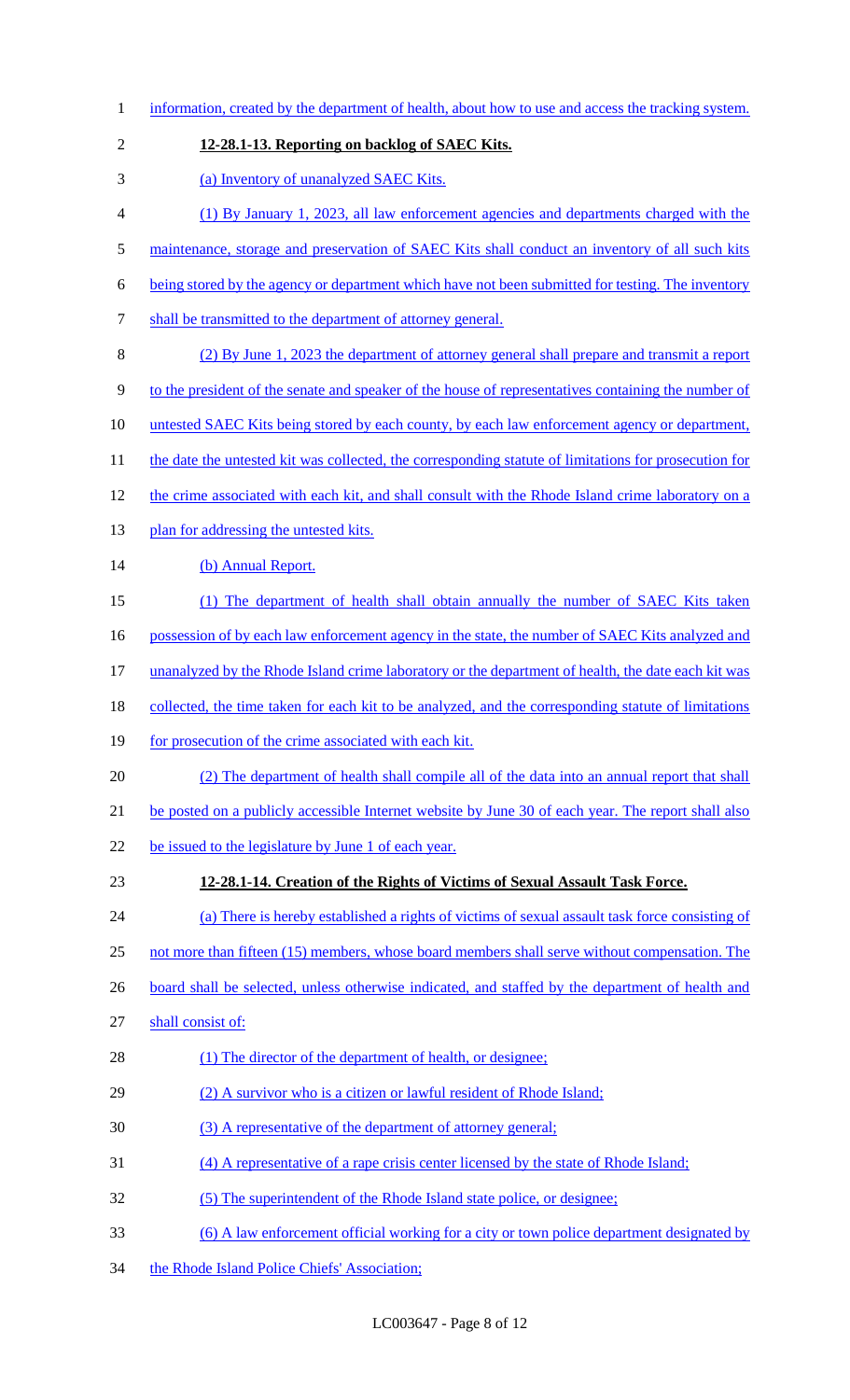| $\mathbf{1}$   | (7) A representative of the Rhode Island Crime Laboratory;                                          |
|----------------|-----------------------------------------------------------------------------------------------------|
| $\overline{2}$ | (8) An attorney designated by the Rhode Island Bar Association;                                     |
| 3              | (9) A representative from either the University of Rhode Island or Rhode Island College             |
| $\overline{4}$ | whose occupational duties include the provision of direct services to victims of sexual assault and |
| $\mathfrak s$  | whose employers are not under investigation by the department of education for alleged violations   |
| 6              | of the federal Clery Act or Title IX of the United States Education Amendment Act of 1972;          |
| $\tau$         | (10) A representative of organizations that provide services, education, or outreach to             |
| $8\,$          | communities of color or immigrant communities;                                                      |
| 9              | (11) A representative of an organization that provides services, education, or outreach to          |
| 10             | lesbian, gay, bisexual, and transgender individuals;                                                |
| 11             | (12) A certified sexual assault nurse examiner; and                                                 |
| 12             | (13) Other individuals or representatives selected by department of health.                         |
| 13             | (b) The task force shall study nationally recognized best practices and make                        |
| 14             | recommendations regarding:                                                                          |
| 15             | (1) The development and implementation of an effective mechanism for submitting,                    |
| 16             | tracking, and investigating complaints regarding the handling of, or response to, a sexual assault  |
| 17             | report or investigation by any agency or organization involved in the response;                     |
| 18             | (2) Whether a need exists for additional sexual assault counselors for victims of sexual            |
| 19             | assault, and if such a need does exist, the task force shall:                                       |
| 20             | (i) Develop criteria to certify sexual assault counselors;                                          |
| 21             | (ii) Create a plan for how Rhode Island can provide, in conjunction with rape crisis centers,       |
| 22             | victim's advocates organizations, and additional sexual assault counselors, to meet the needs       |
| 23             | identified; and                                                                                     |
| 24             | (iii) Determine the cost of funding such a plan;                                                    |
| 25             | (3) Whether a need exists to expand the right to a sexual assault counselor beyond the              |
| 26             | hospital and law enforcement interview settings, such as meetings and conversations with            |
| 27             | prosecutors, and if such a need does exist, the task force shall:                                   |
| 28             | (i) Identify the scope and nature of the need; and                                                  |
| 29             | (ii) Make recommendations on how best to fill that need, whether legislatively or                   |
| 30             | otherwise;                                                                                          |
| 31             | (4) Whether a need exists to provide for ongoing evaluation of the implementation of these          |
| 32             | rights, and if such a need does exist, the task force shall:                                        |
| 33             | (i) Identify the scope and nature of the need; and                                                  |
| 34             | (ii) Make recommendations on how best to fill that need, whether legislatively or                   |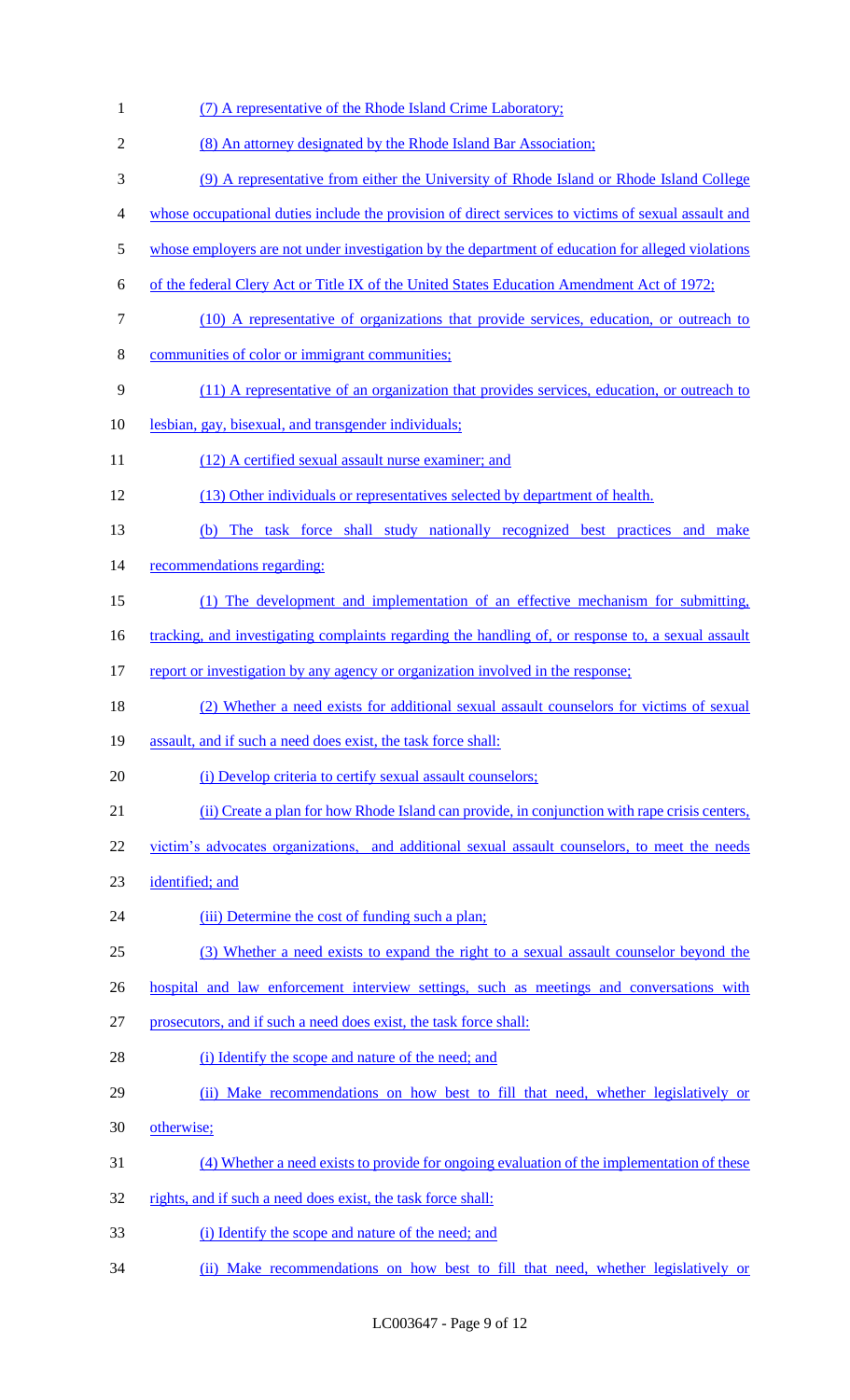1 otherwise; and

| $\sqrt{2}$ | (5) Whether there is an ongoing need to maintain the task force after it issues its final report,           |
|------------|-------------------------------------------------------------------------------------------------------------|
| 3          | pursuant to subsection (e) of this section.                                                                 |
| 4          | (c) In fulfilling its requirements under subsection (b) of this section, the task force shall               |
| 5          | collect data regarding sexual assault reporting, arrest, prosecution rates, access to sexual assault        |
| 6          | victims services, and any other data important for its deliberations and recommendations. If such           |
| 7          | data does not exist, then the task force shall encourage its creation and maintenance by the                |
| 8          | department of health.                                                                                       |
| 9          | (d) In fulfilling its requirements under subsection (b) of this section, the task force shall               |
| 10         | <u>collect feedback from stakeholders, practitioners, and leadership throughout the state and local law</u> |
| 11         | enforcement, victim services, forensic science practitioners, and health care communities to inform         |
| 12         | the development of future best practices or clinical guidelines regarding the care and treatment of         |
| 13         | sexual assault survivors.                                                                                   |
| 14         | (e) No later than eighteen (18) months after enactment of this chapter, the task force shall                |
| 15         | produce a report that includes the result of the assessments, developments, and recommendations             |
| 16         | completed pursuant to subsections (b), (c), and (d) of this section. The task force shall transmit the      |
| 17         | report to every member of the general assembly, the governor, the attorney general, the                     |
| 18         | superintendent of the state police, the director of department of health and victims' rights                |
| 19         | organizations and rape crisis centers.                                                                      |
| 20         | (f) The task force shall be reconvened on an ongoing basis every five (5) years in                          |
| 21         | perpetuity, or until it is determined that all rights contained within this chapter have been effectively   |
| 22         | implemented to ensure the rights of all survivors in Rhode Island. A determination of effective             |
| 23         | implementation of the rights contained in this chapter such that the task force is no longer needed         |
| 24         | shall only be made by a majority vote of the current members of the task force at the completion of         |
| 25         | their duties as delineated in subsections (b), (c), and (d) of this section.                                |
| 26         | (g) In undertaking its duties, the task force shall be empowered to retain independent                      |
| 27         | experts who may:                                                                                            |
| 28         | (1) Request files and records from any law enforcement official; provided, however, that                    |
| 29         | all such information shall be kept strictly confidential and reported on only as aggregated or              |
| 30         | anonymized;                                                                                                 |
| 31         | (2) Conduct confidential interviews with law enforcement officials, medical examiners,                      |
| 32         | sexual assault counselors, and others with direct knowledge of how the sexual assault response              |
| 33         | process is functioning; and                                                                                 |
| 34         | (3) Within the bounds of confidentiality, provide advice and recommendations to the task                    |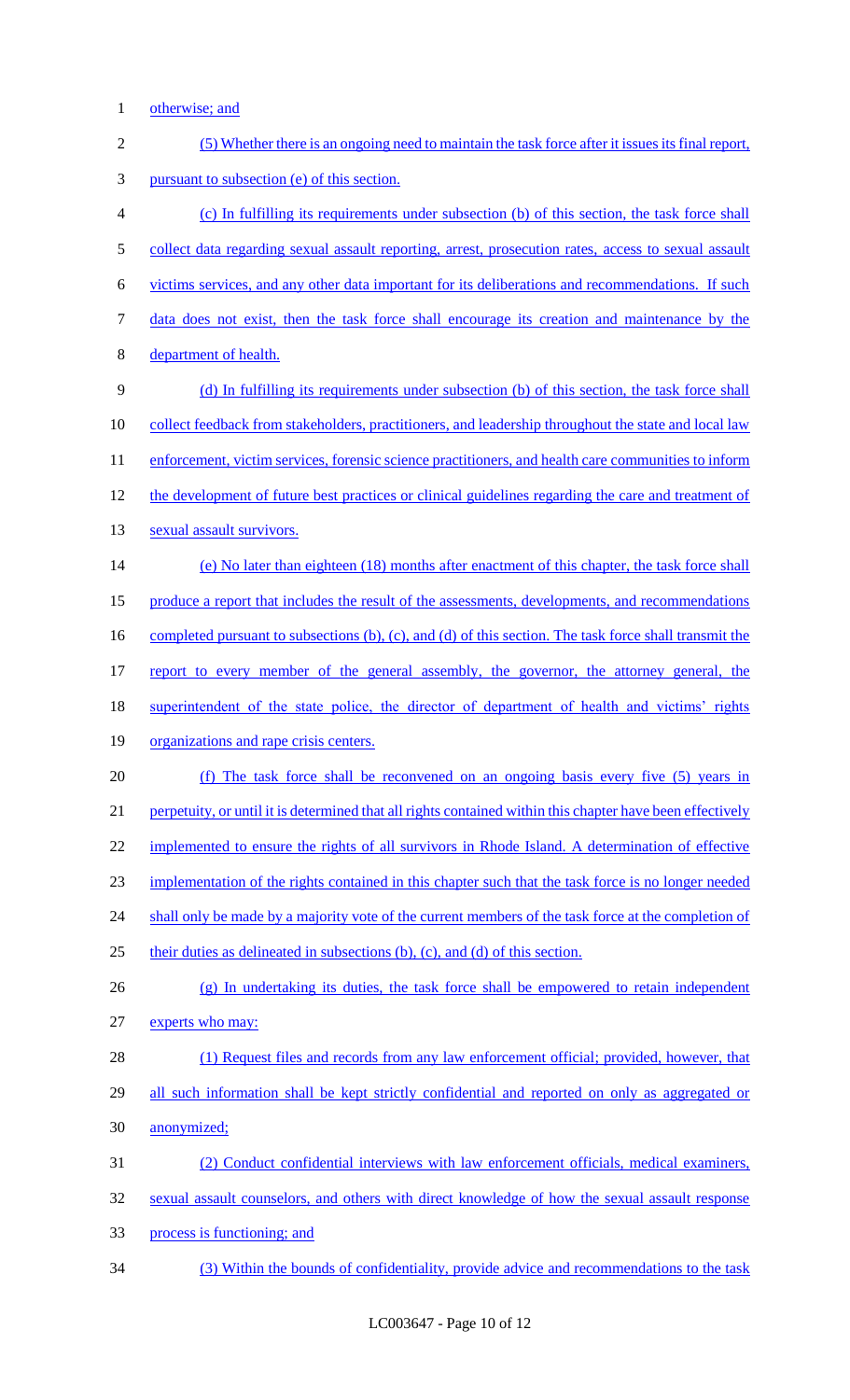# 1 force.

- 2 **12-28.1-15. Authorization of appropriations.**
- 3 (a) There is hereby appropriated out of money not otherwise appropriated, the sum of two
- 4 hundred fifty thousand dollars (\$250,000) for each of fiscal years 2023 through 2026 for the
- 5 operation and maintenance of this program.
- 6 SECTION 2. This act shall take effect upon passage.

### ======== LC003647

========